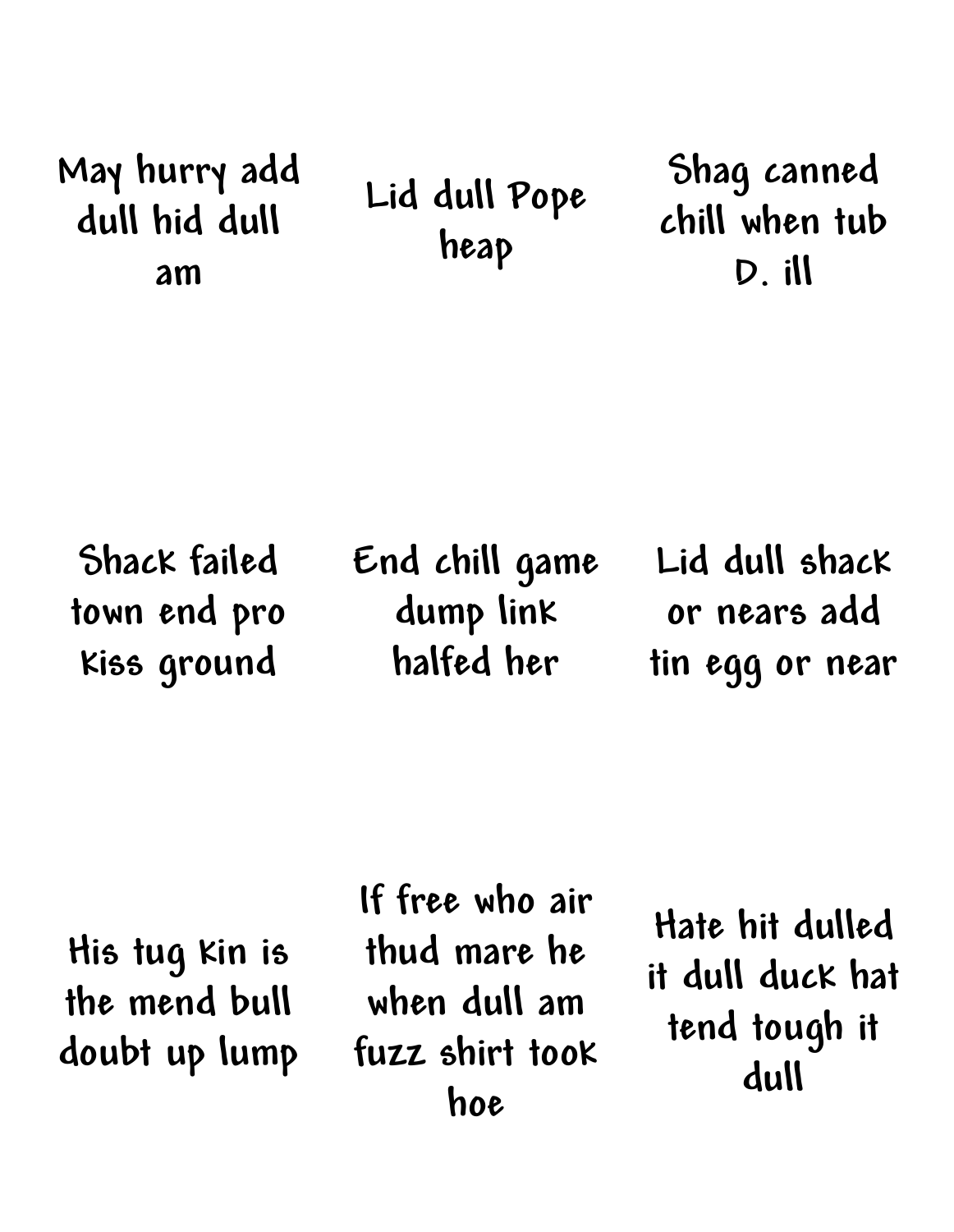| Jack and Jill went up the hill              | Little Bo Peep                     | Mary had a little lamb               |
|---------------------------------------------|------------------------------------|--------------------------------------|
|                                             |                                    |                                      |
|                                             |                                    |                                      |
|                                             |                                    |                                      |
|                                             |                                    |                                      |
|                                             |                                    |                                      |
|                                             |                                    |                                      |
|                                             |                                    |                                      |
|                                             |                                    |                                      |
|                                             |                                    |                                      |
|                                             |                                    |                                      |
|                                             |                                    |                                      |
| Little Jack Horner sat in a corner          | And Jill came tumbling after       | Jack fell down and broke his crown   |
|                                             |                                    |                                      |
|                                             |                                    |                                      |
|                                             |                                    |                                      |
|                                             |                                    |                                      |
|                                             |                                    |                                      |
|                                             |                                    |                                      |
|                                             |                                    |                                      |
|                                             |                                    |                                      |
|                                             |                                    |                                      |
|                                             |                                    |                                      |
|                                             |                                    |                                      |
| Hey diddle diddle the cat and the<br>fiddle | Everywhere that Mary went the lamb | He stuck in his thumb and pulled out |
|                                             | was sure to go                     | a plum                               |
|                                             |                                    |                                      |
|                                             |                                    |                                      |
|                                             |                                    |                                      |
|                                             |                                    |                                      |
|                                             |                                    |                                      |
|                                             |                                    |                                      |
|                                             |                                    |                                      |
|                                             |                                    |                                      |
|                                             |                                    |                                      |
|                                             |                                    |                                      |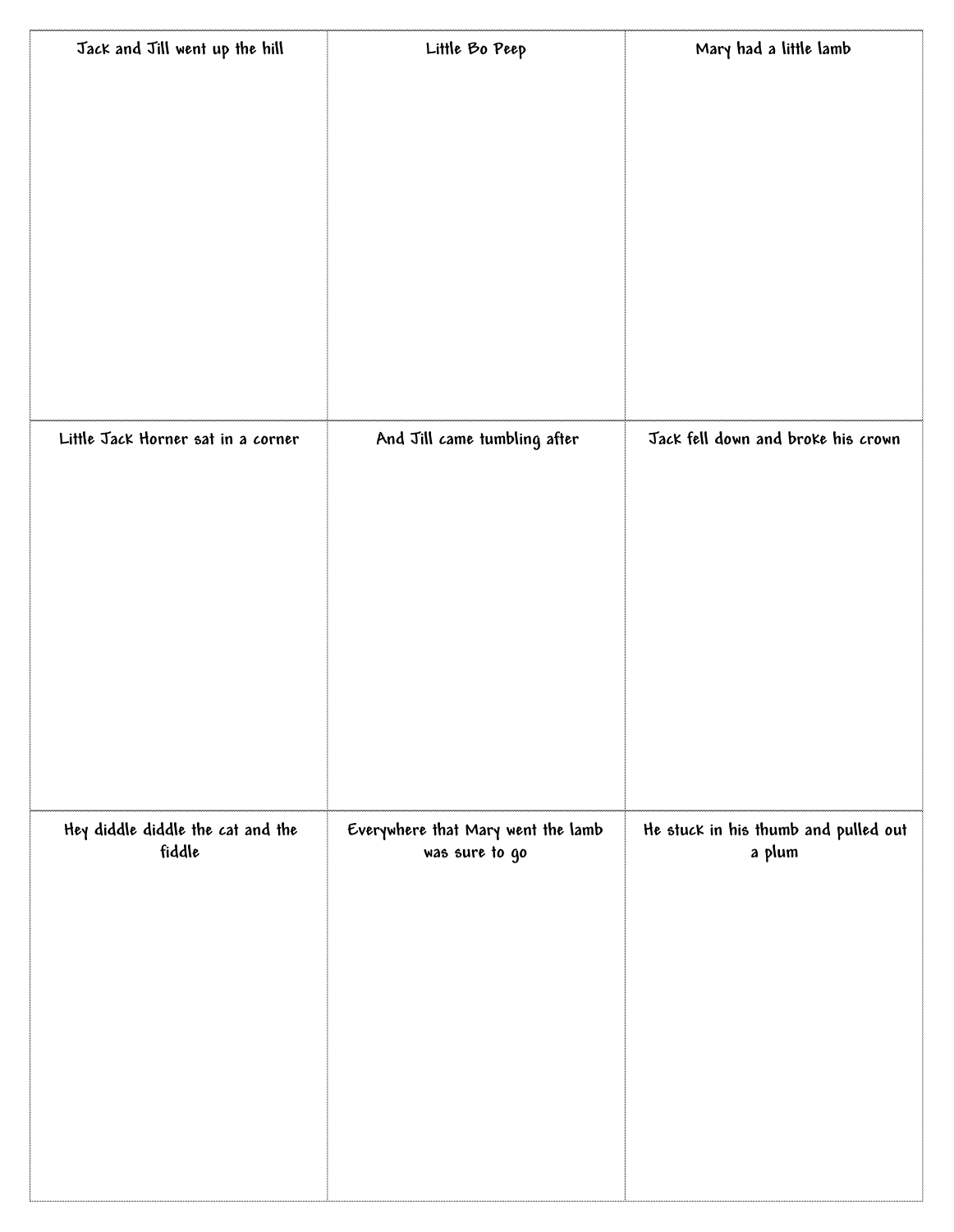**Tuck ouch hump dove fur thumb boon**

**Dull hid dulled hog loft whose ease hutch us height**

**End thud itch rad no hey wheat thus boon**

**Shore cheap porch heap hood ink canned bye**

**They're fuzz suck rook kid ban knew hawk tuck rook kid my yell**

**Be spore itch ought**

**Be spore itch gold**

**Be spore itch chin deep hot nigh daze hold**

**Ail on game ace pied rends add town peas cider**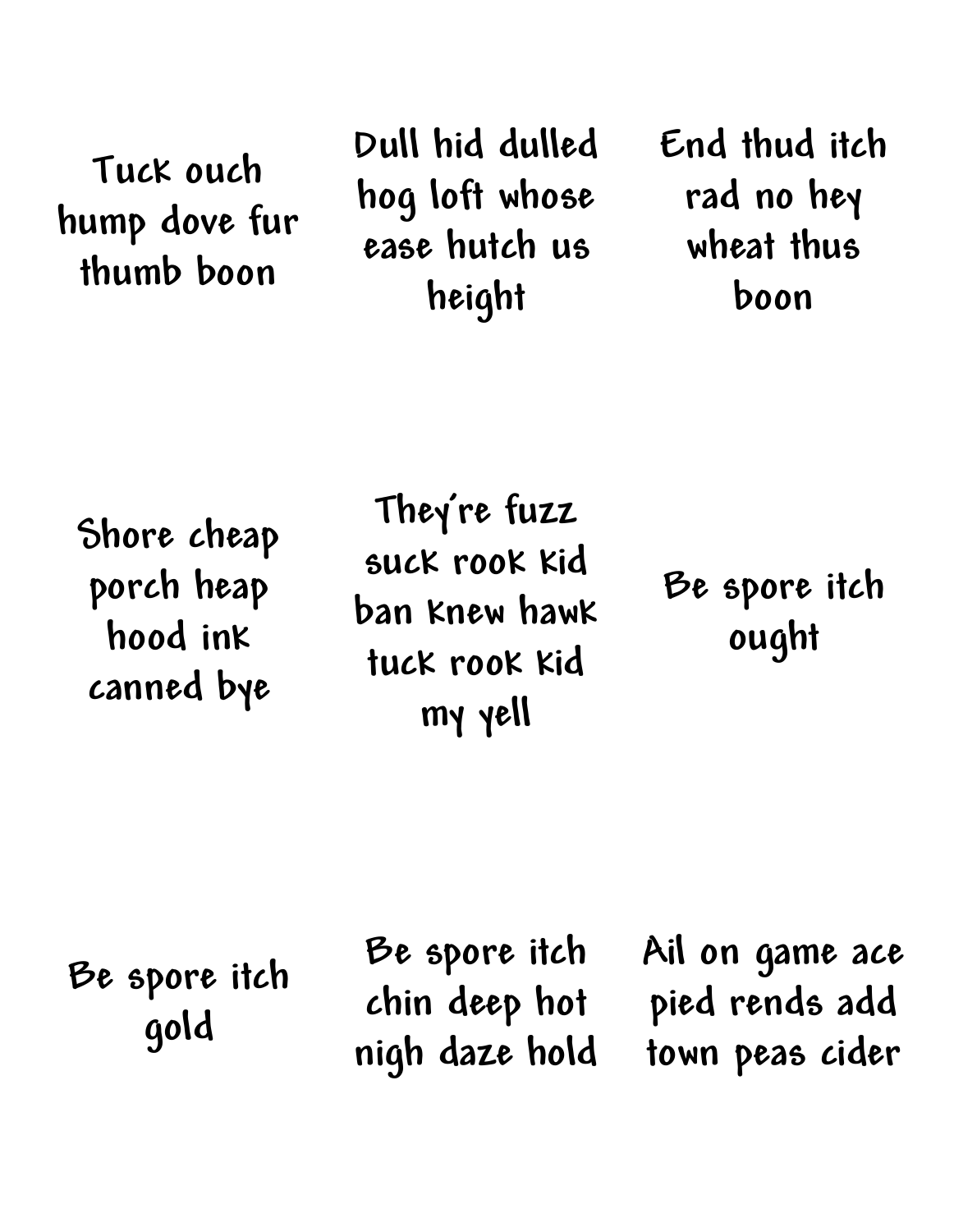| And the dish ran away with the spoon           | The little dog laughed to see such a<br>sight | The cow jumped over the moon   |
|------------------------------------------------|-----------------------------------------------|--------------------------------|
|                                                |                                               |                                |
|                                                |                                               |                                |
|                                                |                                               |                                |
|                                                |                                               |                                |
|                                                |                                               |                                |
| Peas porridge hot                              | There was a crooked man who walked            | Georgie Porgie puddin' and pie |
|                                                | a crooked mile                                |                                |
|                                                |                                               |                                |
|                                                |                                               |                                |
|                                                |                                               |                                |
|                                                |                                               |                                |
|                                                |                                               |                                |
| Along came a spider and sat down<br>beside her | Peas porridge in the pot nine days old        | Peas porridge cold             |
|                                                |                                               |                                |
|                                                |                                               |                                |
|                                                |                                               |                                |
|                                                |                                               |                                |
|                                                |                                               |                                |
|                                                |                                               |                                |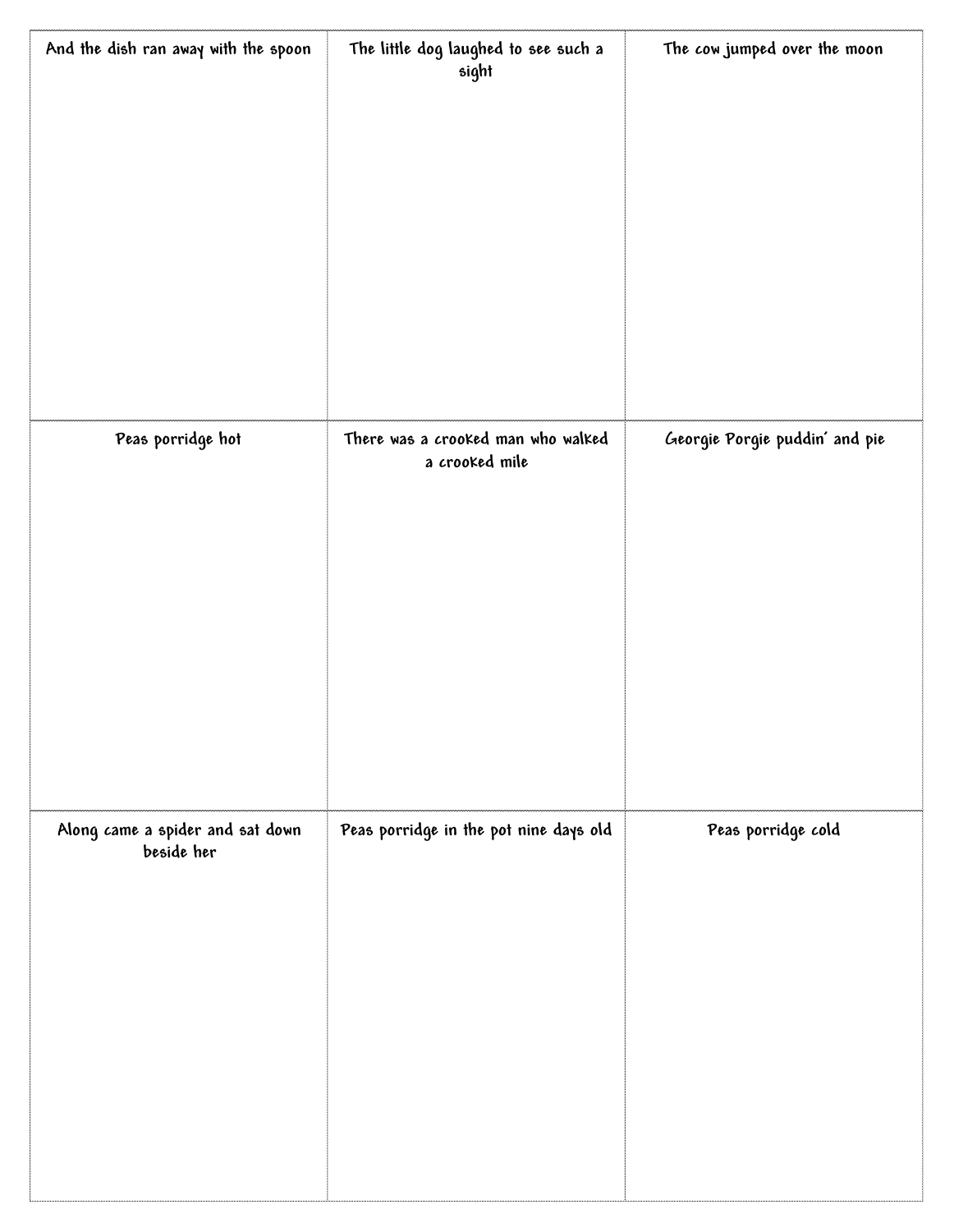**Hole mud her up heard**

**Mud Turk whose**

**Won ape hen knee do ape hen knee**

**He greed dig greed hog**

**Dumb house rad nub duck log**

**Duck logs truck won**

**Eye no won hold lay tee hues wall load tough lie**

**Eyed oh no eye cheese wall load of lie**

**Gnaw why no bye Abe he sees**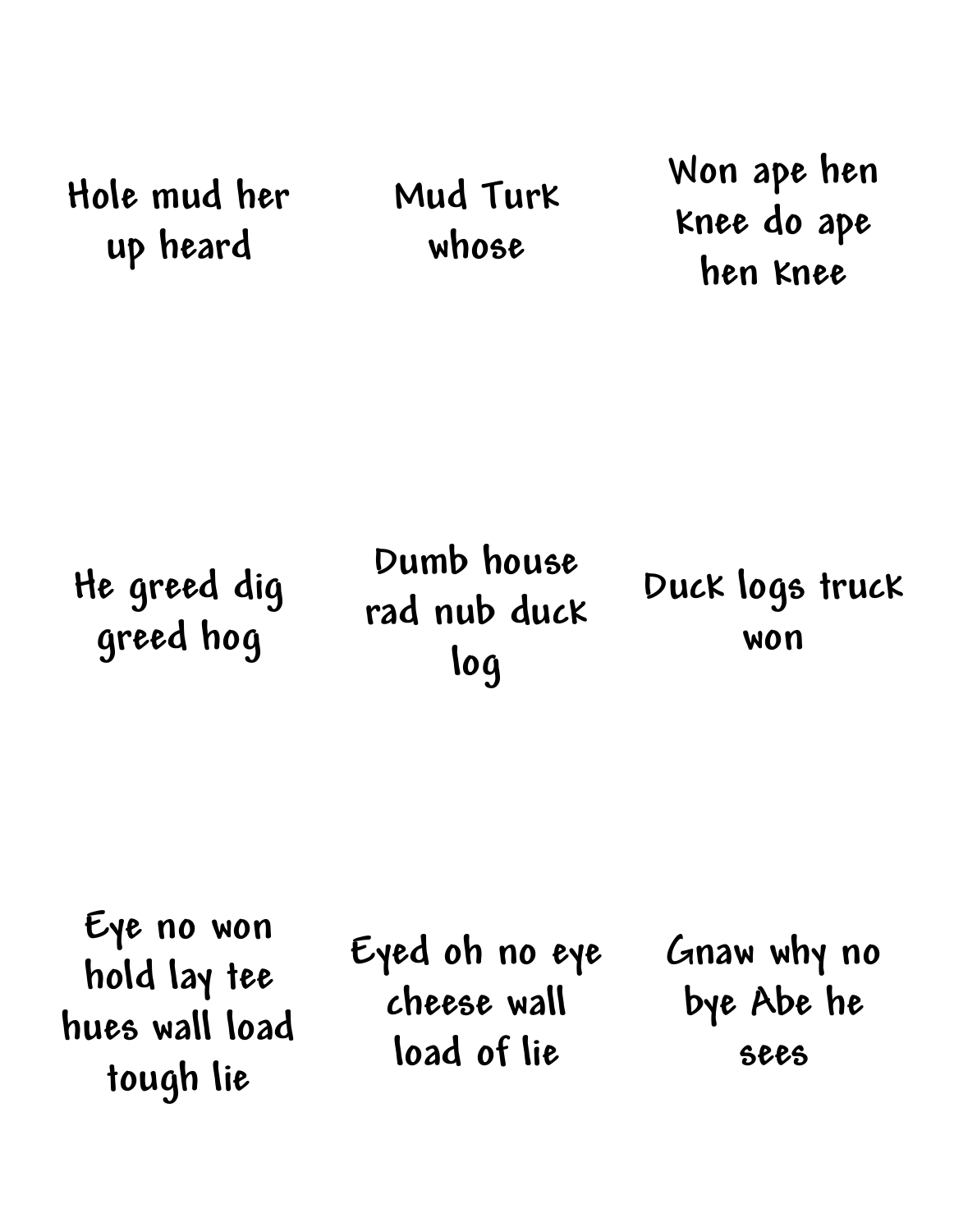| One a penny two a penny | Mother Goose                         | Old Mother Hubbard     |
|-------------------------|--------------------------------------|------------------------|
|                         |                                      |                        |
|                         |                                      |                        |
|                         |                                      |                        |
|                         |                                      |                        |
|                         |                                      |                        |
|                         |                                      |                        |
|                         |                                      |                        |
|                         |                                      |                        |
|                         |                                      |                        |
|                         |                                      |                        |
|                         |                                      |                        |
|                         |                                      |                        |
| The clock struck one    | The mouse ran up the clock           |                        |
|                         |                                      | Hickory Dickory Dock   |
|                         |                                      |                        |
|                         |                                      |                        |
|                         |                                      |                        |
|                         |                                      |                        |
|                         |                                      |                        |
|                         |                                      |                        |
|                         |                                      |                        |
|                         |                                      |                        |
|                         |                                      |                        |
|                         |                                      |                        |
|                         |                                      |                        |
|                         |                                      |                        |
| Now I know my A, B, C's | I don't know why she swallowed a fly | I know an old lady who |
|                         |                                      | swallowed a fly        |
|                         |                                      |                        |
|                         |                                      |                        |
|                         |                                      |                        |
|                         |                                      |                        |
|                         |                                      |                        |
|                         |                                      |                        |
|                         |                                      |                        |
|                         |                                      |                        |
|                         |                                      |                        |
|                         |                                      |                        |
|                         |                                      |                        |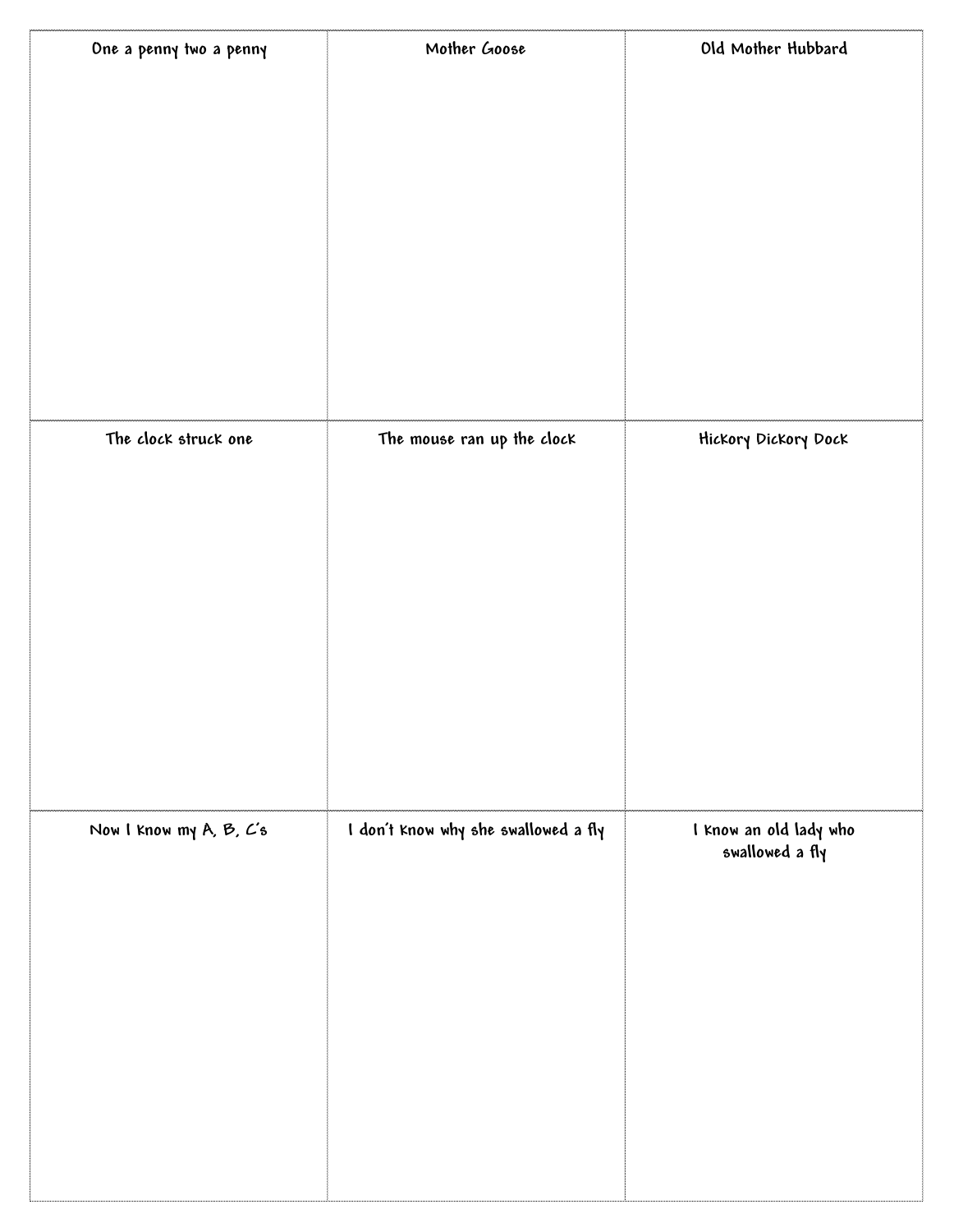**Necks dime whoa chews ink wheat bee**

**To wing gull to wing gull hit dulls tar**

**Ow why one tear wad chew wore**

**Hub pup of dew hurled sew why**

**Lie cut time hunt din thus guy**

**Touch cheap seen dumb head toe**

**His sun dirt a hey stag vast us leap**

**Bead her bead her bump can neat her**

**Halt duck ink sources send tall duck inks bend**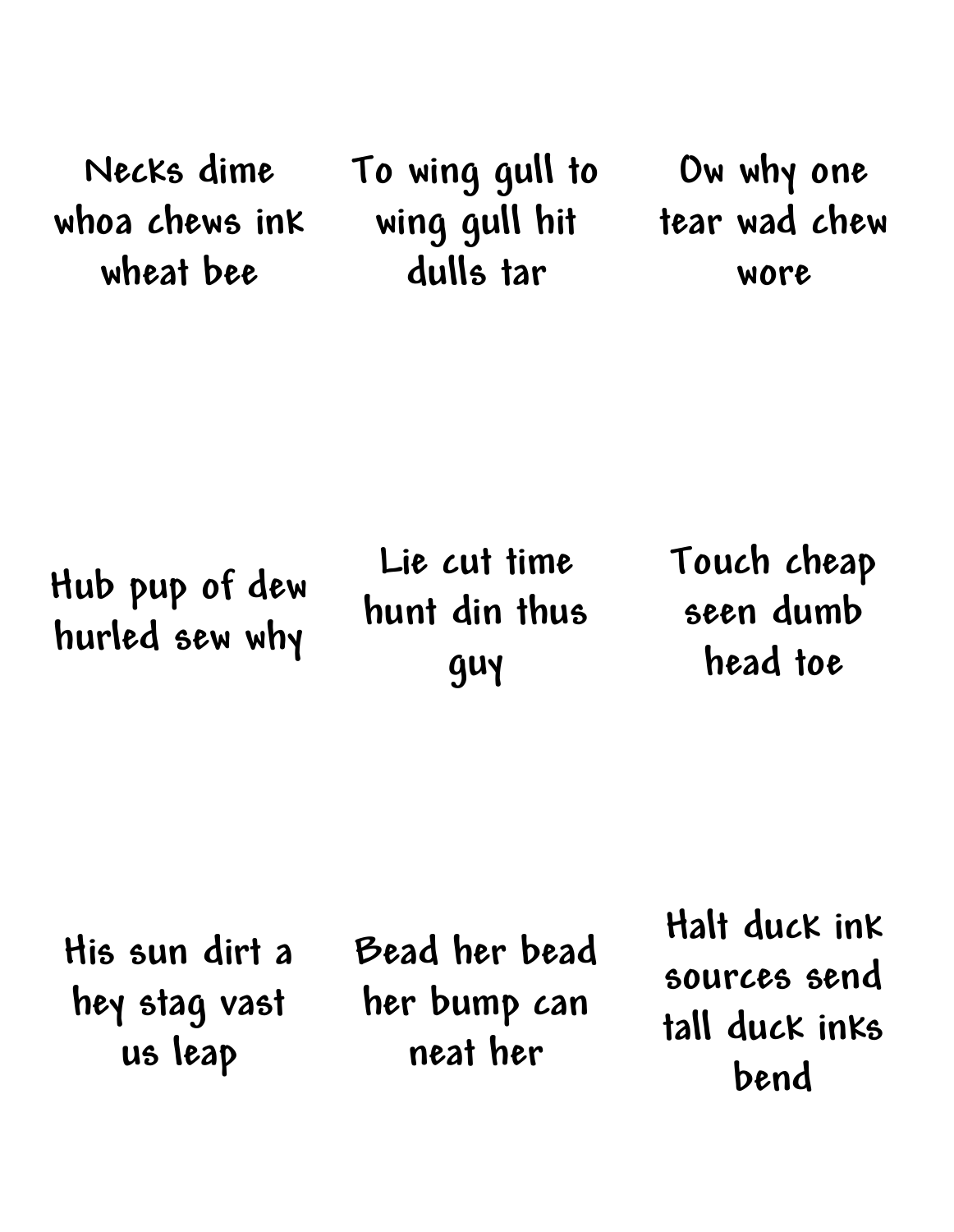| How I wonder what you are                | Twinkle, twinkle little star | Next time won't you sing with me    |
|------------------------------------------|------------------------------|-------------------------------------|
|                                          |                              |                                     |
|                                          |                              |                                     |
|                                          |                              |                                     |
|                                          |                              |                                     |
|                                          |                              |                                     |
|                                          |                              |                                     |
|                                          |                              |                                     |
|                                          |                              |                                     |
|                                          |                              |                                     |
|                                          |                              |                                     |
|                                          |                              |                                     |
|                                          |                              |                                     |
| The sheep's in the meadow                | Like a diamond in the sky    | Up above the world so high          |
|                                          |                              |                                     |
|                                          |                              |                                     |
|                                          |                              |                                     |
|                                          |                              |                                     |
|                                          |                              |                                     |
|                                          |                              |                                     |
|                                          |                              |                                     |
|                                          |                              |                                     |
|                                          |                              |                                     |
|                                          |                              |                                     |
|                                          |                              |                                     |
|                                          |                              |                                     |
| All the king's horses and all the king's | Peter Peter Pumpkin Eater    | He's under the haystack fast asleep |
| men                                      |                              |                                     |
|                                          |                              |                                     |
|                                          |                              |                                     |
|                                          |                              |                                     |
|                                          |                              |                                     |
|                                          |                              |                                     |
|                                          |                              |                                     |
|                                          |                              |                                     |
|                                          |                              |                                     |
|                                          |                              |                                     |
|                                          |                              |                                     |
|                                          |                              |                                     |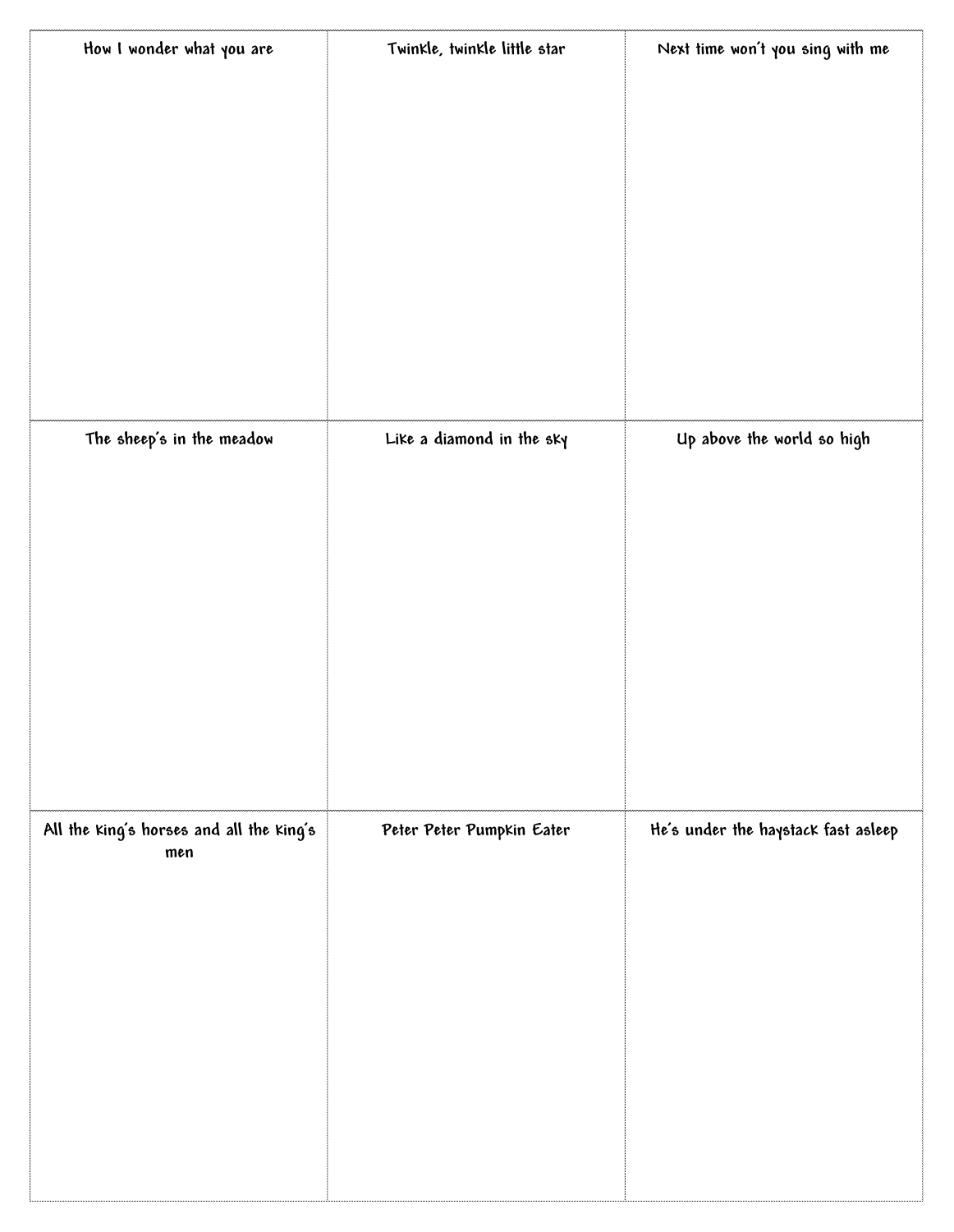**Hulking hole fuzz some hairy holds whole**

**Aim hairy holds hole fuzz sea**

**Hick halt four is fit lures free**

**Seen cause honk cuffs hicks bends**

**Up hog cut fool hover high**

**For rend went deep lag purrs begged tin up high**

**Fuzz send at dud taint heed itch twos hit peeve or duck ink**

**Thin see wince seas bite her crime tub dew what hers bowed**

**Shag bean imp bull shack beak wick**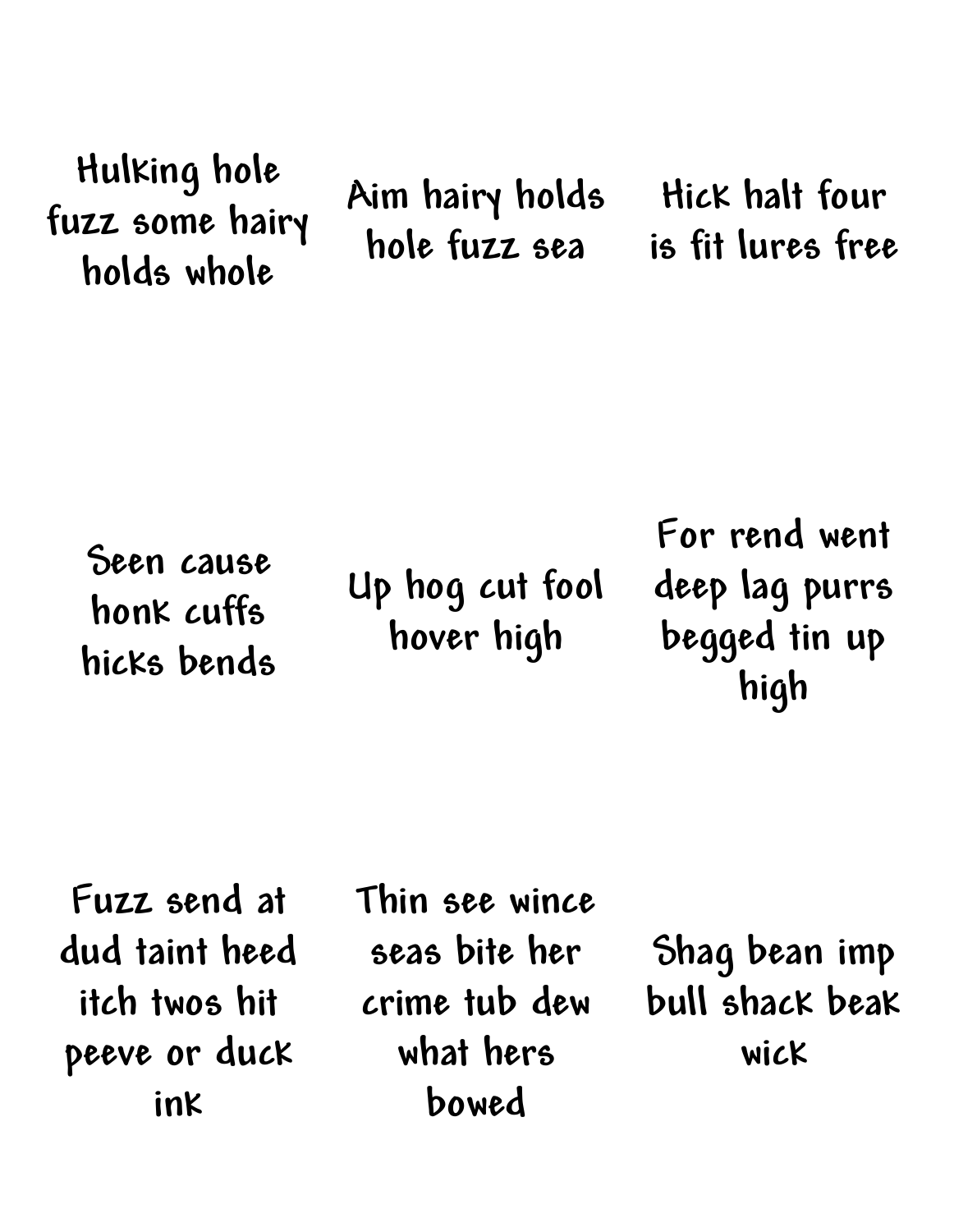| He called for fiddlers three                 | A merry old soul was he                                | Old King Cole was a merry old soul                  |
|----------------------------------------------|--------------------------------------------------------|-----------------------------------------------------|
|                                              |                                                        |                                                     |
|                                              |                                                        |                                                     |
|                                              |                                                        |                                                     |
|                                              |                                                        |                                                     |
|                                              |                                                        |                                                     |
|                                              |                                                        |                                                     |
|                                              |                                                        |                                                     |
|                                              |                                                        |                                                     |
|                                              |                                                        |                                                     |
|                                              |                                                        |                                                     |
| Four and twenty blackbirds baked in a<br>pie | A pocket full of rye                                   | Sing a song of sixpence                             |
|                                              |                                                        |                                                     |
|                                              |                                                        |                                                     |
|                                              |                                                        |                                                     |
|                                              |                                                        |                                                     |
|                                              |                                                        |                                                     |
|                                              |                                                        |                                                     |
|                                              |                                                        |                                                     |
|                                              |                                                        |                                                     |
|                                              |                                                        |                                                     |
| Jack be nimble, Jack be quick                | The eensy, weensy spider climbed up<br>the water spout | Wasn't that a dainty dish to set<br>before the king |
|                                              |                                                        |                                                     |
|                                              |                                                        |                                                     |
|                                              |                                                        |                                                     |
|                                              |                                                        |                                                     |
|                                              |                                                        |                                                     |
|                                              |                                                        |                                                     |
|                                              |                                                        |                                                     |
|                                              |                                                        |                                                     |
|                                              |                                                        |                                                     |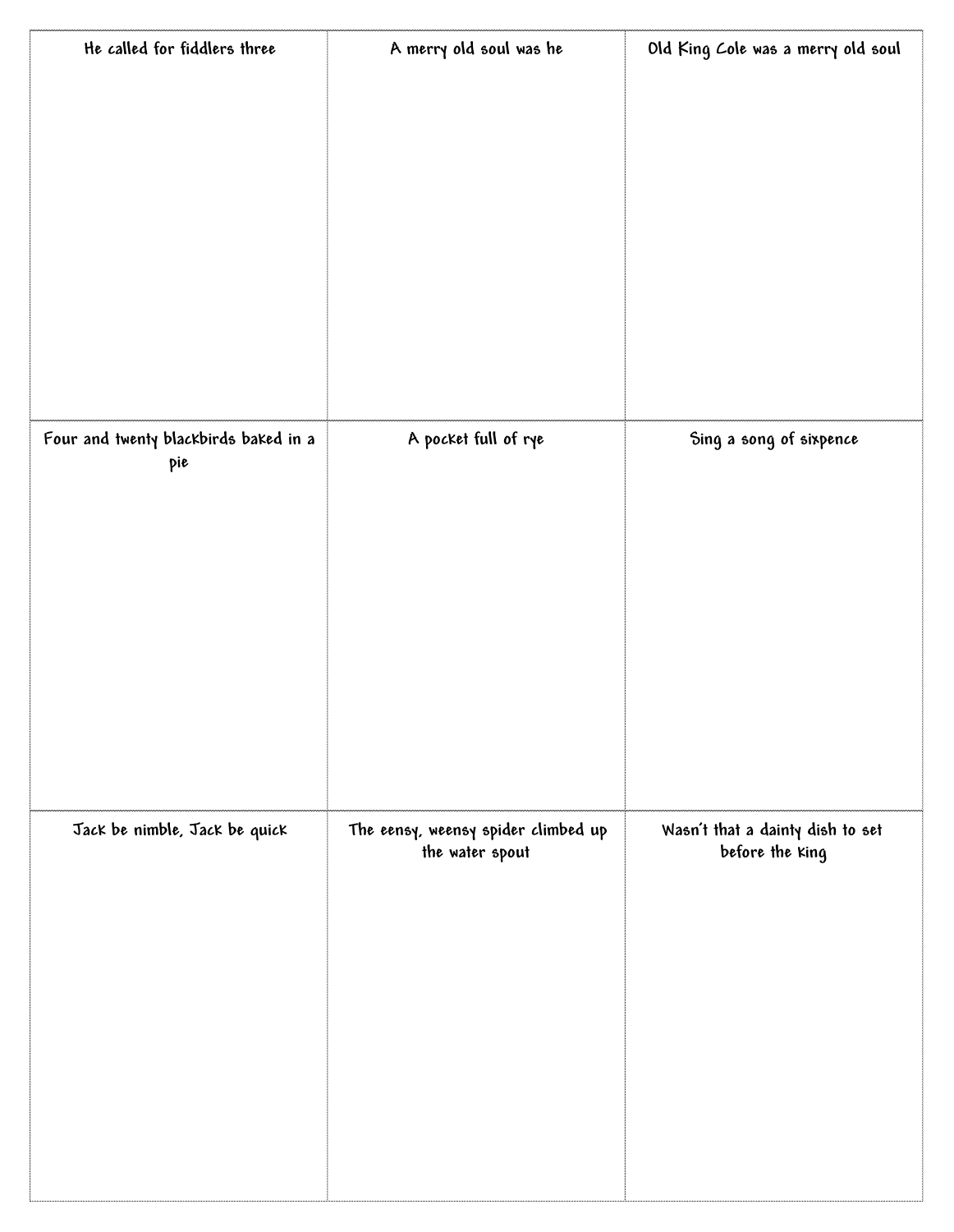**Shag chump oaf heard duck ant dulls dig**

**Tub put sure tub egg her tuck and dulls dig may care**

**Her ink car hound are oh seas**

**Bog cut fool love bow seas**

**Eye mull hid dull deep hot**

**Won tube hug gull mice chew**

**Free for rope pun thud or**

**Half chew if fur scenes hutch us height tin chore lie if**

**These sold ban game role link comb**